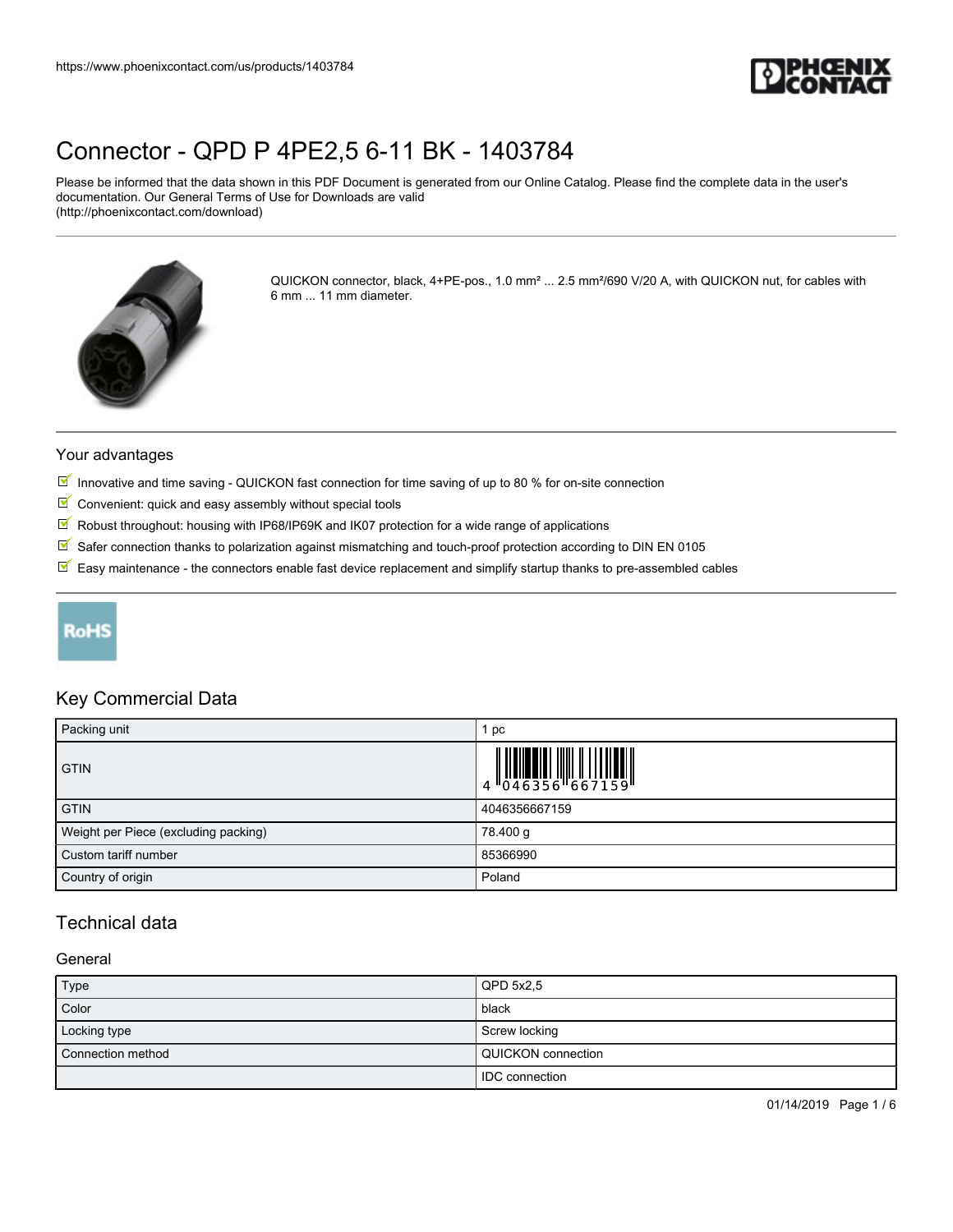

## Technical data

#### General

| Number of positions                   | 5                     |
|---------------------------------------|-----------------------|
| Note number of positions              | $4 + PE$              |
| Wrench size, union nut                | $27 \text{ mm}$       |
| Tightening torque, union nut          | 10 Nm                 |
| Number of connections                 | 5                     |
| Conductor cross section flexible min. | $1 \text{ mm}^2$      |
| Conductor cross section flexible max. | $2.5$ mm <sup>2</sup> |
| Conductor cross section solid min.    | $1 \text{ mm}^2$      |
| Conductor cross section solid max.    | $2.5$ mm <sup>2</sup> |
| Conductor cross section AWG min.      | 16                    |
| Conductor cross section AWG max.      | 14                    |

#### Cabel

| Structure of individual litz in acc. with VDE 0295 / smallest wire diameter | VDE 0295 class 1 to 6/min. 0.15 mm  |
|-----------------------------------------------------------------------------|-------------------------------------|
| Wire insulation material                                                    | PVC/PE/TPE/rubber                   |
| Wire diameter including insulation                                          | $2 \text{ mm} \dots 3.8 \text{ mm}$ |
| External cable diameter                                                     | l 6 mm  11 mm                       |
| Position marking                                                            | 1, 2, 3, N, PE                      |

### Ambient conditions

| Degree of protection                    | IP66                                         |
|-----------------------------------------|----------------------------------------------|
|                                         | IP68 (2 m / 24 h)                            |
|                                         | IP69K                                        |
| Ambient temperature (operation)         | $-40 °C$ 100 °C                              |
| Ambient temperature (storage/transport) | $-40 °C \dots 80 °C$                         |
| Temperature when conductor connected    | $-5\,^{\circ}\text{C}$ 50 $^{\circ}\text{C}$ |

### Electrical characteristics

| Nominal current $I_N$       | 20 A            |
|-----------------------------|-----------------|
| Rated current               | 20 A            |
| Rated voltage (III/3)       | 690 V           |
| Rated voltage (III/2)       | 1000 V          |
| Rated voltage (II/2)        | 1000 V          |
| Rated surge voltage (III/3) | 6 <sub>kV</sub> |
| Rated surge voltage (III/2) | 8 kV            |
| Rated surge voltage (II/2)  | 8 kV            |

## Mechanical characteristics

| QUICKON connectability | max.<br>$\mathbf{u}$ |
|------------------------|----------------------|
|                        |                      |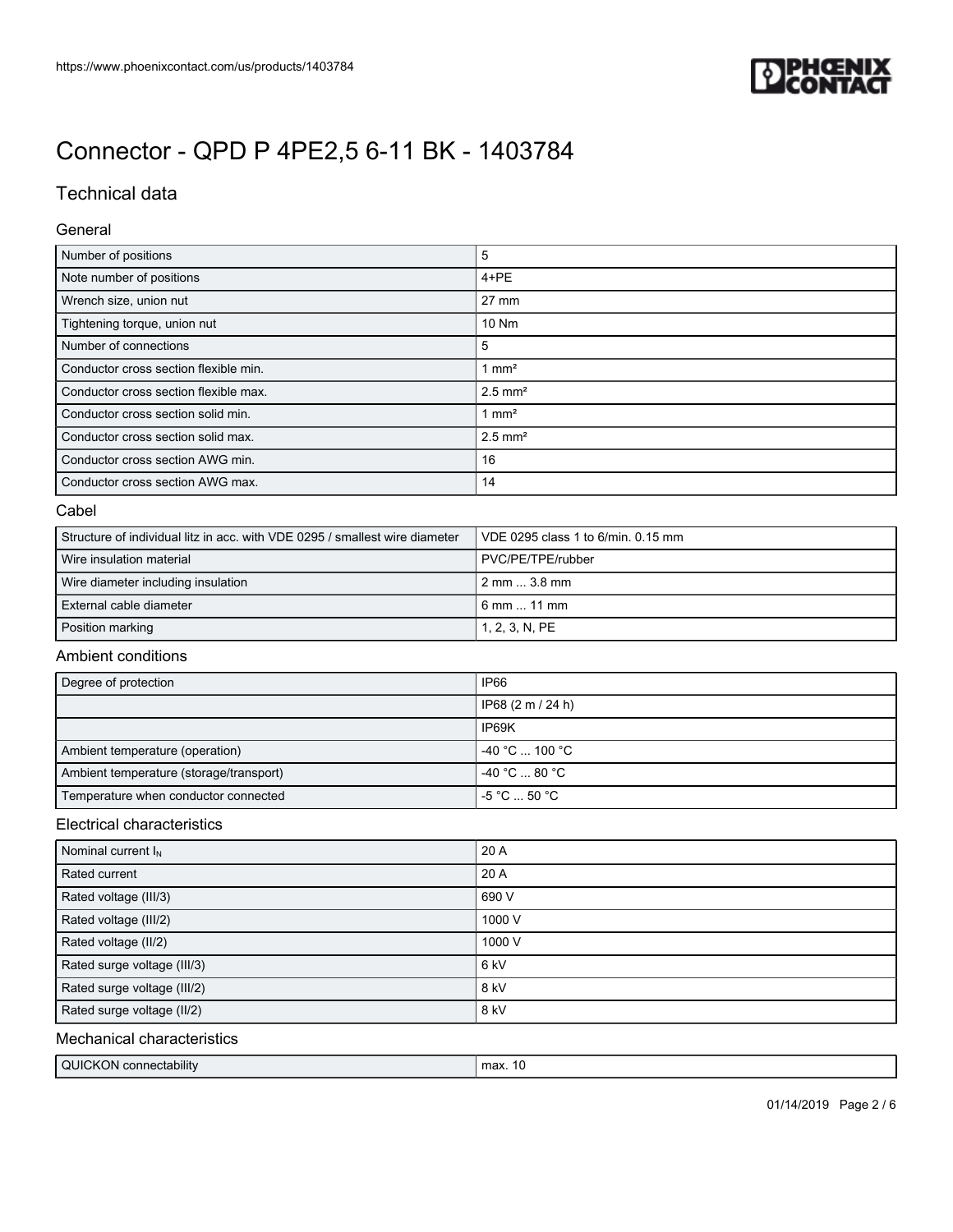

## Technical data

#### Mechanical characteristics

| https://www.phoenixcontact.com/us/products/1403784                                                         |                                                                                                                              |
|------------------------------------------------------------------------------------------------------------|------------------------------------------------------------------------------------------------------------------------------|
|                                                                                                            |                                                                                                                              |
|                                                                                                            |                                                                                                                              |
| Connector - QPD P 4PE2,5 6-11 BK - 1403784                                                                 |                                                                                                                              |
| <b>Technical data</b>                                                                                      |                                                                                                                              |
| Mechanical characteristics                                                                                 |                                                                                                                              |
| Insertion/withdrawal cycles                                                                                | 50                                                                                                                           |
|                                                                                                            | IK07                                                                                                                         |
| Category of shock impact                                                                                   |                                                                                                                              |
| Material data                                                                                              |                                                                                                                              |
| Contact material                                                                                           | $\mathtt{Cu}$                                                                                                                |
| Contact surface material<br>Contact carrier material                                                       | silver-plated<br>PA                                                                                                          |
| Insulating material                                                                                        | PA                                                                                                                           |
| Flammability rating according to UL 94                                                                     | ${\sf V0}$                                                                                                                   |
| Overvoltage category                                                                                       | Ш                                                                                                                            |
| Degree of pollution                                                                                        | 3                                                                                                                            |
| <b>Standards and Regulations</b><br>Flammability rating according to UL 94                                 | ${\sf V0}$                                                                                                                   |
|                                                                                                            |                                                                                                                              |
| China RoHS                                                                                                 | Environmentally friendly use period: unlimited = EFUP-e                                                                      |
|                                                                                                            | No hazardous substances above threshold values                                                                               |
|                                                                                                            |                                                                                                                              |
|                                                                                                            |                                                                                                                              |
| Dimensional drawing                                                                                        | Diagram                                                                                                                      |
| $\frac{87,8}{\longrightarrow}$ $\frac{27}{\sim}$                                                           | 0                                                                                                                            |
| Ô<br>39,1                                                                                                  | 2                                                                                                                            |
| 34,6                                                                                                       | $\begin{bmatrix} 1 \\ 2 \\ 1 \\ 2 \\ 0 \\ 0 \\ 0 \end{bmatrix}$<br>$\begin{bmatrix} 24 \\ 20 \\ 16 \\ 12 \\ 8 \end{bmatrix}$ |
|                                                                                                            | $\bullet$ = 2,5 mm <sup>2</sup><br>8 <sup>1</sup><br>$\bullet$<br>$\bullet$ = 1,5 mm <sup>2</sup>                            |
| <b>Environmental Product Compliance</b><br>Drawings<br>Dimensional drawing: connector, 2.5 mm <sup>2</sup> | $\bullet$ = 1,0 mm <sup>2</sup><br>$0^{\rm L}_{\rm 0}$<br>$\overline{20}$<br>40<br>60<br>80<br>100                           |
|                                                                                                            | Ambient temperature [°C]                                                                                                     |
| Classifications                                                                                            |                                                                                                                              |
| eCl@ss                                                                                                     |                                                                                                                              |
|                                                                                                            | 272607xx                                                                                                                     |
| eCl@ss 4.0<br>eCl@ss 4.1                                                                                   | 27260701                                                                                                                     |
| eCl@ss 5.0                                                                                                 | 27143424                                                                                                                     |
| eCl@ss 5.1                                                                                                 | 27143400                                                                                                                     |
| eCl@ss 6.0<br>eCl@ss 7.0                                                                                   | 27143400<br>27440605                                                                                                         |

| China RoHS | I Environmentally friendly use period: unlimited = EFUP-e |
|------------|-----------------------------------------------------------|
|            | T No hazardous substances above threshold values          |

## Drawings

#### Dimensional drawing





## **Classifications**

| eCl@ss 4.0 | 272607xx |
|------------|----------|
| eCl@ss 4.1 | 27260701 |
| eCl@ss 5.0 | 27143424 |
| eCl@ss 5.1 | 27143400 |
| eCl@ss 6.0 | 27143400 |
| eCl@ss 7.0 | 27440605 |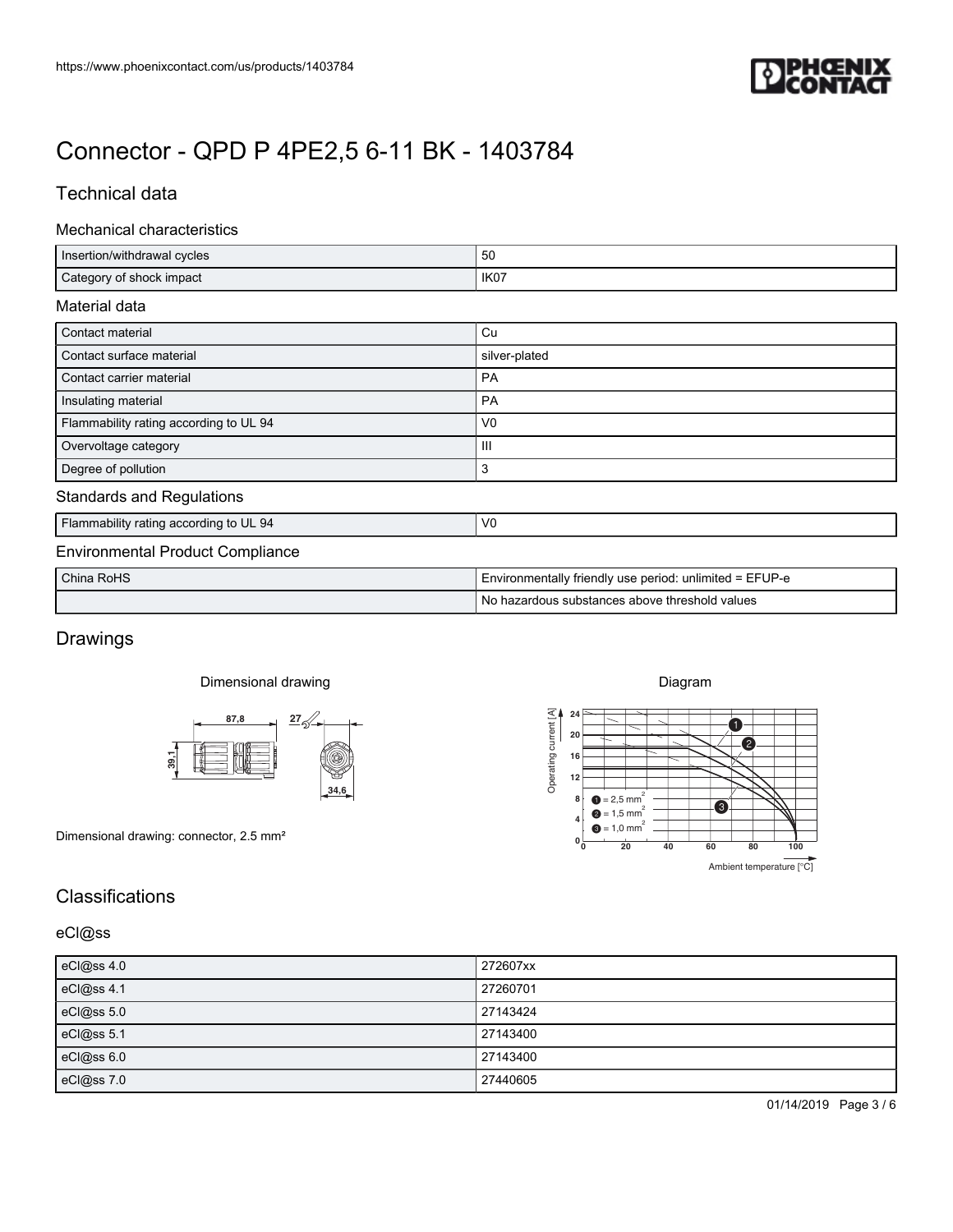

## **Classifications**

### eCl@ss

| eCl@ss 8.0 | 27440605      |
|------------|---------------|
| eCl@ss 9.0 | 27440605<br>. |

## ETIM

| ETIM 3.0        | EC001121 |
|-----------------|----------|
| <b>ETIM 4.0</b> | EC000516 |
| ETIM 5.0        | EC002560 |
| ETIM 6.0        | EC002566 |

#### UNSPSC

| UNSPSC 6.01          | 30211923 |
|----------------------|----------|
| <b>UNSPSC 7.0901</b> | 39121522 |
| <b>UNSPSC 11</b>     | 39121522 |
| <b>UNSPSC 12.01</b>  | 39121522 |
| <b>UNSPSC 13.2</b>   | 39121522 |

## Approvals

### Approvals

#### Approvals

GL / IECEE CB Scheme / VDE Zeichengenehmigung / EAC

#### Ex Approvals

### Approval details

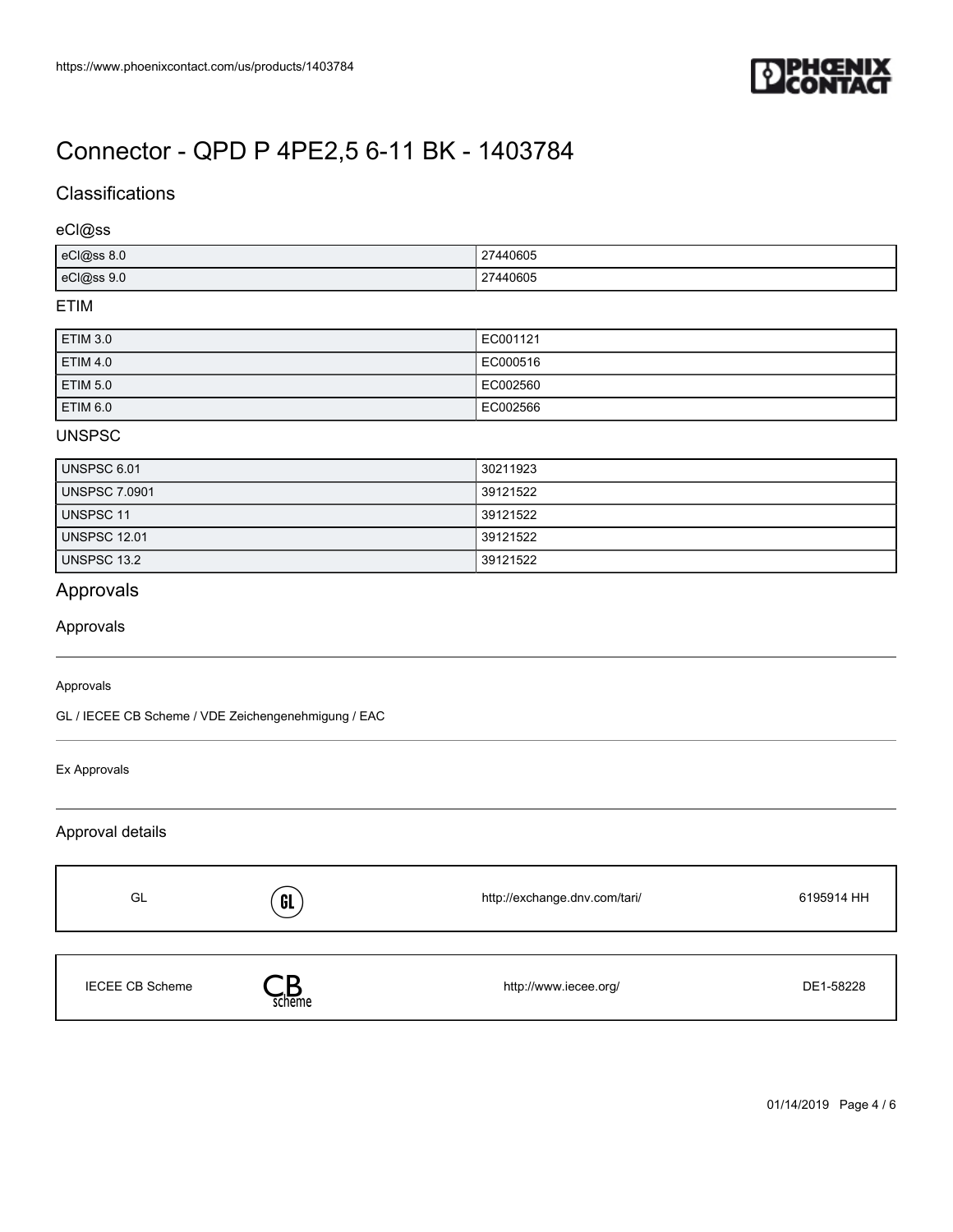

## Approvals

| VDE Zeichengenehmigung<br><u>D'E)</u> | http://www2.vde.com/de/Institut/Online-Service/<br>40029149<br>VDE-gepruefteProdukte/Seiten/Online-Suche.aspx |  |
|---------------------------------------|---------------------------------------------------------------------------------------------------------------|--|
|                                       |                                                                                                               |  |
| Nominal voltage UN                    | 690 V                                                                                                         |  |
| Nominal current IN                    | 20A                                                                                                           |  |
| mm <sup>2</sup> /AWG/kcmil            | $1 - 2.5$                                                                                                     |  |

EAC **FHE**  RU C-DE.AI30.B.01102

## Accessories

#### Accessories

#### Coding element

[Coding profile - CP-QPD 5X2,5 - 1404530](https://www.phoenixcontact.com/us/products/1404530)



Coding profile, red, for insertion into the 5-pos. QUICKON dome and connector, can be positioned in 72° increments.

Protective cap

[Protective cap - QPD QSK 5X2,5 - 1404528](https://www.phoenixcontact.com/us/products/1404528)



Protective cap, transparent plastic, for 5x 2.5 mm² QPD QUICKON connection, IP50.

[Protective cap - QPD PSK 5X2,5 - 1404529](https://www.phoenixcontact.com/us/products/1404529)



Protective cap, transparent plastic, for 5 x 2.5 mm² QPD connector, IP50.

01/14/2019 Page 5 / 6